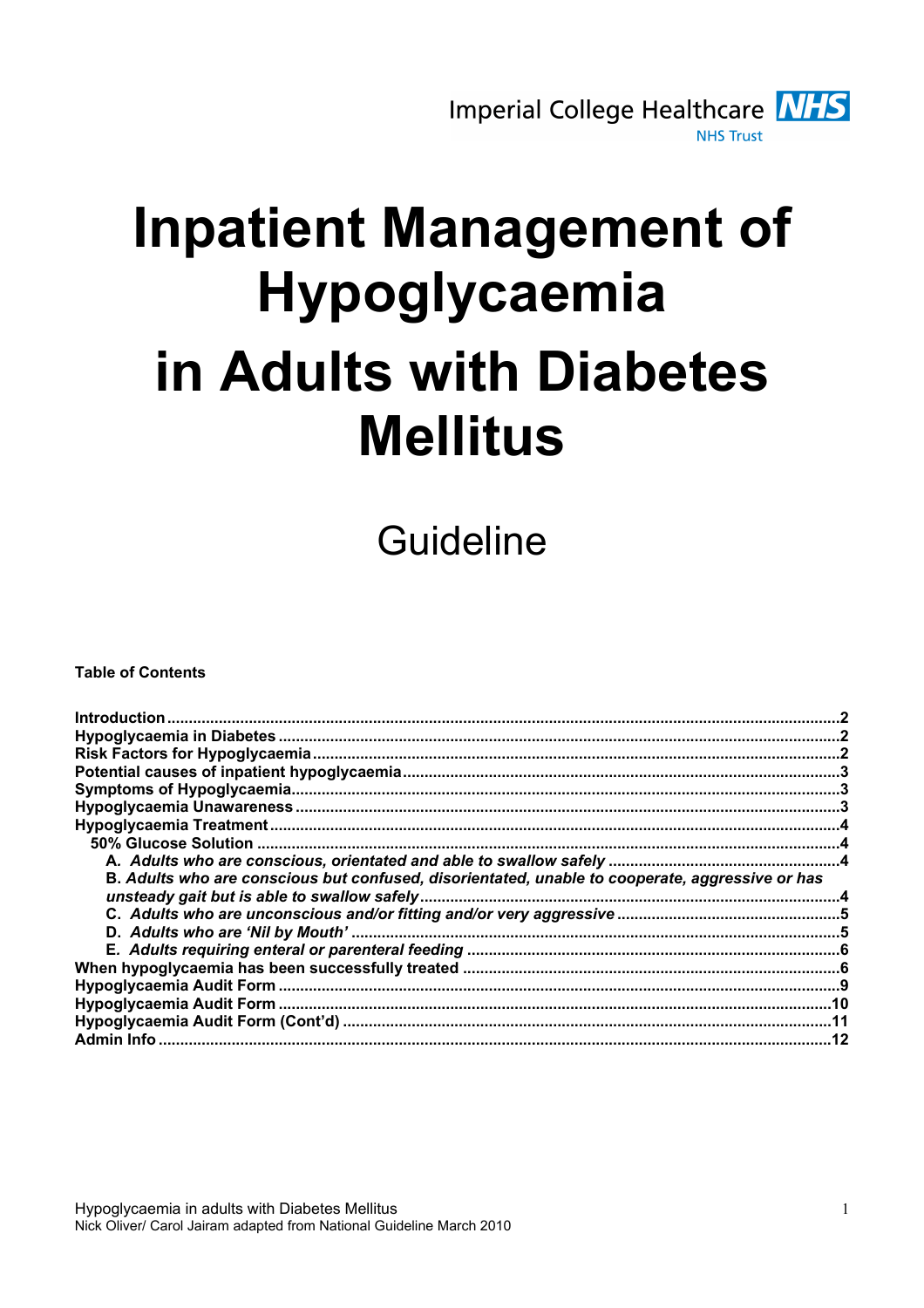# Introduction

At present, 20% glucose solution is not available but will be included in revisions to this guideline when available to be administered without prescription in severe hypoglycaemia. Glucagon and 50% glucose miniject may be given without prescription in an emergency for the purpose of saving a life.

#### Hypoglycaemia in Diabetes

Hypoglycaemia (hypo) is low blood glucose. Treatment for hypoglycaemia should be initiated at a glucose concentration of less than 4mmol/L. It results from an imbalance between glucose supply, glucose utilisation and insulin action resulting in a relative excess of insulin. Hypoglycaemia should be excluded in any person with diabetes who is acutely unwell, drowsy, unconscious, unable to cooperate, presenting with aggressive behaviour or is fitting. If hypoglycaemia is prolonged, it can result in death.

Most insulin treated patients can expect to experience hypoglycaemia at some time, with up to one in seven having a more severe episode each year and 3% suffering recurrent episodes.

Patients treated with Sulphonylureas (gliclazide, and particularly glibenclamide), either alone or in combination with any other diabetes treatment, are at risk of hypoglycaemia, particularly elderly patients and those with renal impairment.

Acute hypoglycaemia provokes an intense autonomic response and may provoke a cardiac arrhythmia, myocardial ischaemia or myocardial infarction in compromised patients.

The brain is dependent on a continuous supply of glucose and its interruption leads to central nervous system dysfunction, impaired cognition and eventually coma. This is called neuroglycopenia.

# Risk Factors for Hypoglycaemia

- Use of insulin
- Use of insulin secretagogues (eg Sulphonylureas)
- Near normoglycaemia (low HbA1c/tight control)
- Previous history of severe hypos
- Undetected nocturnal hypos
- Long duration of diabetes
- Impaired hypoglycaemia awareness
- Preceding hypoglycaemia (less than 3.5 mmol/L)
- Alcohol misuse
- Increasing age
- Impaired renal function
- Early pregnancy (insulin-treated patients)
- **Breast feeding**
- Vomiting and other causes of reduced food intake
- ♦ Food malabsorption (eg gastroenteritis, coeliac disease)
- Severe hepatic dysfunction
- Patients on dialysis treatment
- Terminally ill patients
- Concurrent use of drugs with hypoglycaemic agents eg warfarin, salicylates, fibrates, sulphonamides (including Septrin), monoamine oxidade inhibitors, NSAIDs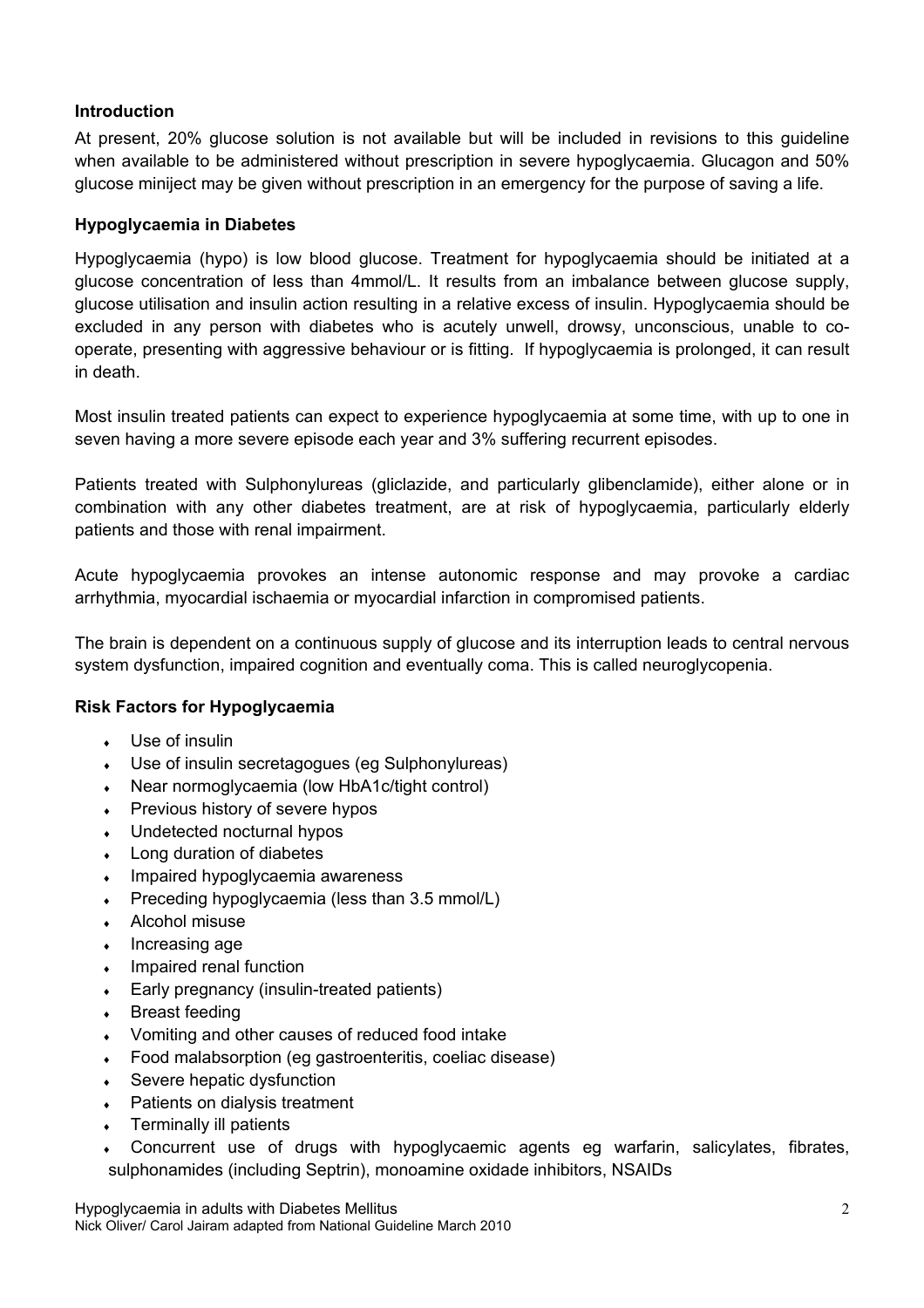• Loss of anti-insulin hormone function (Addison's, growth hormone deficiency, hypothyroidism, hypopituitarism)

 $\cdot$  Sepsis

#### Potential causes of inpatient hypoglycaemia

- Missed/late meal/reduced carbohydrate portion than normal
- $\leftarrow$  Change of main meal timing
- Lack of access to usual snacks between meals

Inappropriate use of 'stat' or 'as required' quick acting insulin (eg treating rebound hyperglycaemia)

- Acute discontinuation of steroid therapy
- Recovery from acute illness/stress
- **Mobilisation after illness**
- **Large limb amputation**
- Inappropriately timed diabetes medication for meal/enteral feed
- Poor injection technique
- Incorrect insulin prescribed and administered
- Patients on IV insulin with/without glucose infusion
- Patients who are nil by mouth
- Inadequate re-suspension of mixed or intermediate acting insulins
- Regular insulin doses being given in hospital when these are not taken routinely at home
- Co-prescription of drugs alter action of oral hypoglycaemic agents
- Insulin error (eg misreading poorly written prescription when 'U' used for units (4U) administered as 40 units) or confusing insulin name with dose (Humalog Mix 25 becoming Humalog 25 units).

| <b>Autonomic signs/symptoms</b> | <b>Neuroglycopenic symptoms</b>                                                 |
|---------------------------------|---------------------------------------------------------------------------------|
| Pallor                          | Loss of concentration                                                           |
| Sense of anxiety                | <b>Blurred vision</b>                                                           |
| Sweating                        | behaviour, lack of<br>cooperation,<br>Aggressive<br>disorientation or confusion |
| Tremor                          | Fits                                                                            |
| ∥ (Tachycardia) Palpitations    | Transient neurological deficits                                                 |
|                                 | Reduced level of consciousness                                                  |
|                                 | Ataxia, muscle twitching                                                        |

#### Symptoms of Hypoglycaemia

#### Hypoglycaemia Unawareness

Some patients, particularly those with longstanding diabetes, may lose their awareness of impending or actual hypoglycaemia. Autonomic symptoms may be less obvious in the elderly or patients treated with beta-blockers.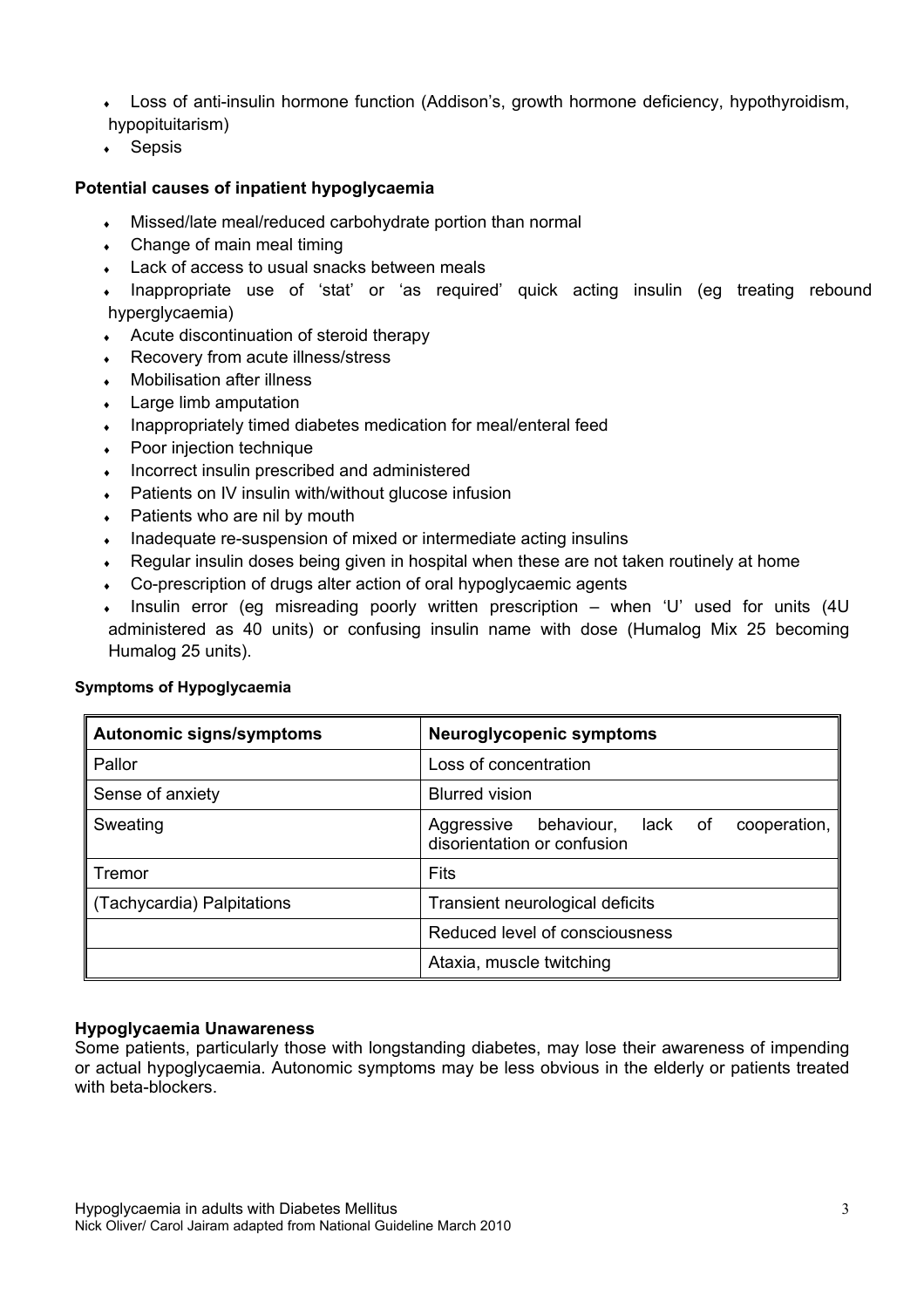#### Hypoglycaemia Treatment

All wards must ensure they have the necessary items for the management of hypoglycaemia. These items are listed below and should be kept in a dedicated cupboard or shelf in the clinical room (except glucagon which is stored in the fridge). This dedicated area should also display a laminated copy of the hypoglycaemia algorithm. A copy of the algorithm should also be kept in every bedside patient folder.

Many people with diabetes carry their own supplies of oral hypoglycaemia treatment and should be supported to self-manage when capable and appropriate. Following assessment this should be recorded in their hospital care plan.

#### 50% Glucose Solution

Except in the emergency treatment of severe hypoglycaemia, Glucose 50% should be administered via a central vein after appropriate dilution. When used for the emergency treatment of hypoglycaemia, Glucose 50% may be administered slowly through a large intravenous cannula in the antecubital fossa at a rate not greater than 3mls per minute. There is a risk of phlebitis and, in the event of extravasation, soft tissue damage.

#### Treatment of Hypoglycaemia:

Adults who are experiencing hypo symptoms but have a blood glucose level greater than 4 mmol/L – treat with a small carbohydrate snack only (for symptom relief)

#### A. Adults who are conscious, orientated and able to swallow safely

- 1) Give 15-20 g quick acting carbohydrate:
	- o 90-120 ml of original Lucozade
	- o 3 heaped teaspoons Dextrose powder dissolved in water
	- o 1 to 2 tubes GlucoGel
- 2) Repeat capillary blood glucose measurement fifteen minutes later. If blood glucose less than 4mmol/L, repeat step 1 up to 3 times
- 3) If blood glucose remains less than 4mmol/L after fifteen minutes or 3 cycles, contact a doctor. Consider 20mls 50% glucose intravenously or 1 mg of Glucagon IM
- 4) Once blood glucose is above 4mmol/L and patient has recovered, give a long acting carbohydrate eg:
	- o 2 slices of bread/toast
	- o Normal meal if due (must contain carbohydrate)

#### DO NOT omit insulin injection if due but consider reduction of regular treatment

5) Ensure regular capillary blood glucose level monitoring is continued for 24 to 48 hours, whether at home or in hospital. Refer to in-patient diabetes specialist nurse if hypoglycaemia is severe or recurrent.

#### B. Adults who are conscious but confused, disorientated, unable to cooperate, aggressive or has unsteady gait but is able to swallow safely

- 1) If patient capable and cooperative, follow A1) as above
- 2) If patient is not capable and/or uncooperative, but is able to swallow safely, give either 1.5 -2 tubes GlucoGel squeezed into the mouth between the teeth and gums or (if unable to swallow) give 20mls IV 50% glucose
- 3) Monitor blood glucose levels after fifteen minutes. If still less than 4 mmol/L repeat A1 (up to 3 times)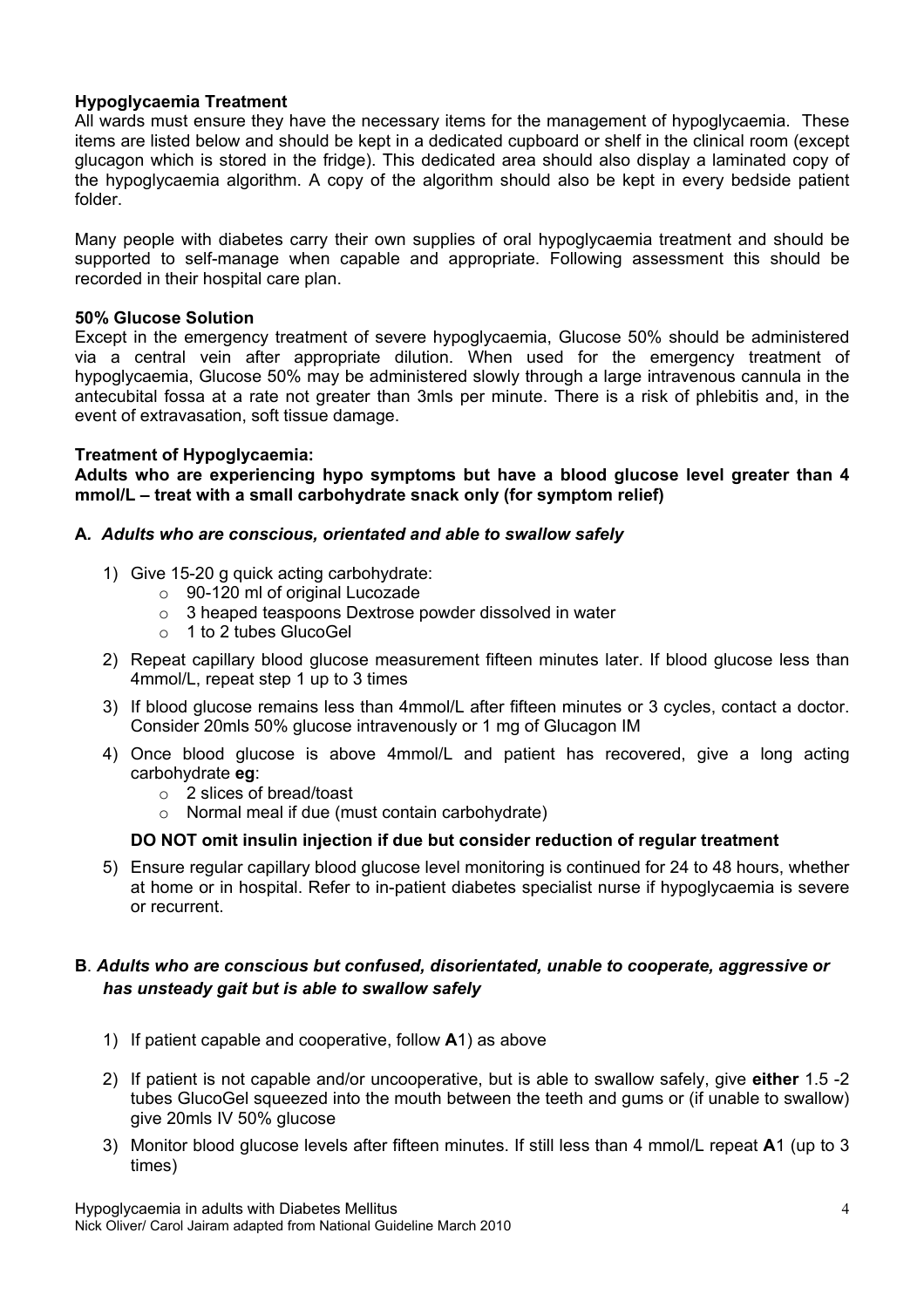- 4) If blood glucose level remains less than 4mmol/L after fifteen minutes (or 3 cycles of A1), consider 20mls IV 50% glucose or 1mg Glucagon IM
- 5) Once blood glucose is above 4mmol/L and patient has recovered, give a long acting carbohydrate eg:
	- o 2 slices of bread/toast
	- o Normal meal if due (must contain carbohydrate)

# DO NOT omit insulin injection if due but consider reduction of regular treatment

6) Ensure regular capillary blood glucose level monitoring is continued for 24 to 48 hours, whether at home or in hospital. Refer to in-patient diabetes specialist nurse if hypoglycaemia is severe or recurrent.

#### C. Adults who are unconscious and/or fitting and/or very aggressive

1) Check: Airway

#### **Breathing Circulation**

If patient has insulin infusion in situ, stop immediately

#### Contact a doctor as an emergency

2) If IV access available, give 20ml of 50% glucose (over five minutes). Repeat capillary blood glucose measurement ten minutes later. If blood glucose less than 4mmol/L, repeat as necessary

If IV access is not available, give Glucagon 1 mg IM (may take up to10 minutes to take effect). Glucagon mobilises glycogen from the liver and will not work if given repeatedly or in starved patients with no glycogen stores or those with severe liver disease. In this situation or if prolonged treatment is required, IV glucose is better.

- 3) Once the blood glucose is greater than 4 mmol/L and the patient has recovered give a long acting carbohydrate eg:
	- o 2 slices of bread/toast
	- o normal meal if due (must contain carbohydrate)

# DO NOT omit insulin injection if due but consider reduction of regular treatment

If patient was on IV insulin, continue to check blood glucose every 30 mins until above 3.5 mmol/L, then re-start IV insulin after review of dose regimen

4) Ensure regular continued capillary blood glucose level monitoring for 24 to 48 hours. Refer to in-patient diabetes specialist nurse.

Patients given Glucagon require a larger portion of long-acting carbohydrate to replenish glycogen stores (double the suggested the amount above)

#### D. Adults who are 'Nil by Mouth'

- 1) If patient has an intravenous insulin infusion regimen, adjust as prescribed, and seek medical advice
- 2) Follow IV guidance as above.
- 3) Once blood glucose greater than 4 mmol/L and patient has recovered consider 10% glucose at a rate of 100 ml/hr until patient is no longer nil by mouth or has been reviewed by a doctor
- 4) Ensure regular continued capillary blood glucose level monitoring for 24 to 48 hours. Refer to in-patient diabetes specialist nurse.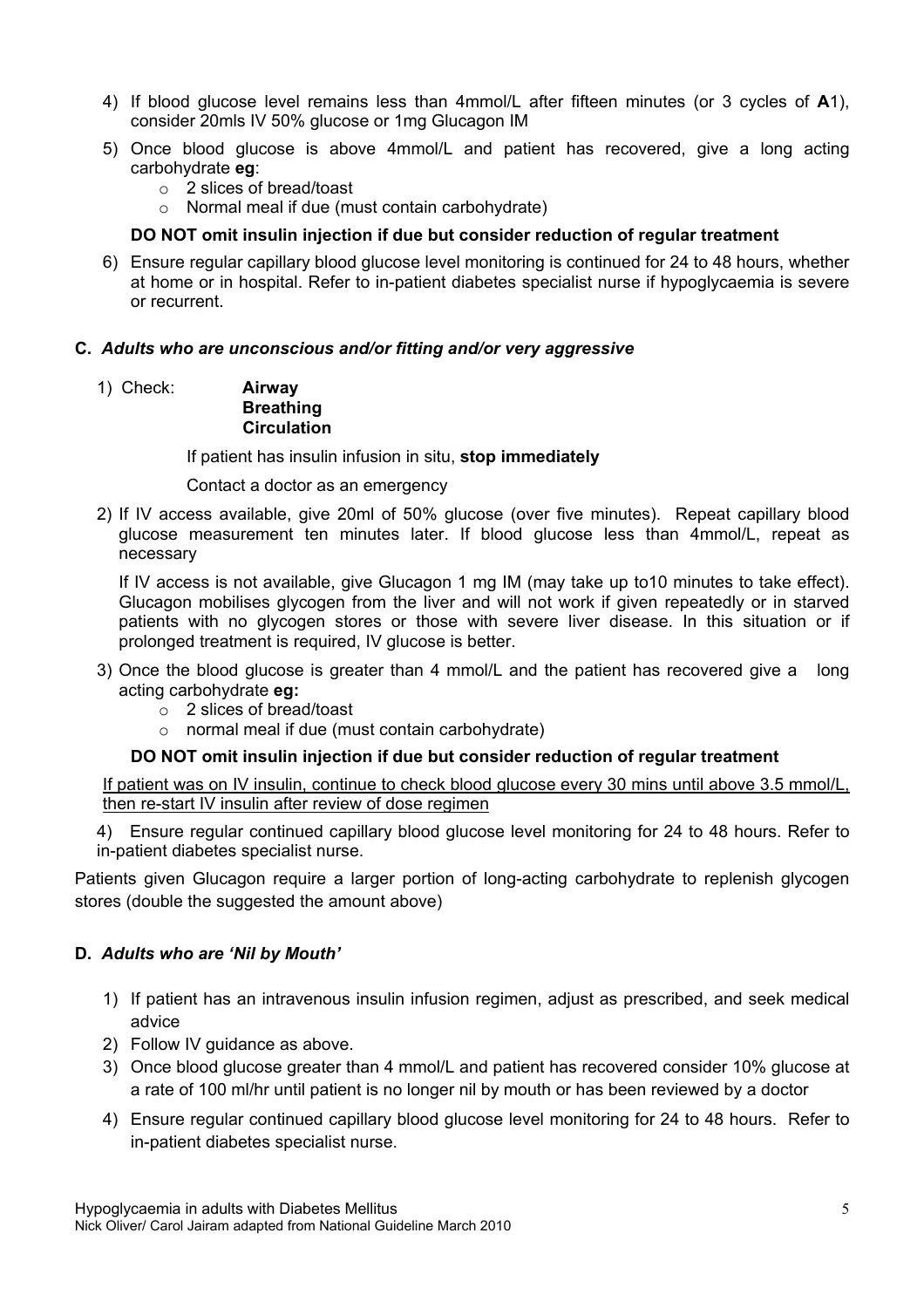# E. Adults requiring enteral or parenteral feeding

# Risk factors for hypoglycaemia

- Blocked/displaced tube
- Change in feed regime (note carbohydrate content of feed)
- Enteral feed discontinued
- **Parenteral nutrition or IV glucose discontinued**
- Diabetes medication administered at an inappropriate time to feed
- Changes in medication that cause hyperglycaemia e.g. steroid therapy reduced/stopped
- **Feed intolerance**
- Vomiting
- $\cdot$  Deterioration in renal function
- Severe hepatic dysfunction

# Treatment – To be administered via feeding tube:

- 1) Give 15-20 g quick acting carbohydrate eg:
	- o 50-60mls of Ensure Plus
	- o 90-120 ml of original Lucozade
	- $\circ$  3-4 heaped teaspoons sugar or dextrose powder dissolved in water
- 2) Repeat capillary blood glucose measurement five to ten minutes later. If blood glucose less than 4mmol/L, repeat step 1 up to 3 times
- 3) If blood glucose remains less than 4mmol/L after fifteen minutes (or 3 cycles), consider 20mls IV 50% glucose or 1mg Glucagon IM
- 4) Once blood glucose is above 4mmol/L and patient has recovered, give a long acting carbohydrate eg:
	- o Restart feed
	- o 10% IV glucose at 100 ml/hr

# DO NOT omit insulin injection if due but consider reduction of regular treatment

5) Ensure regular continued capillary blood glucose level monitoring for 24 to 48 hours. Refer to in-patient diabetes specialist nurse.

# When hypoglycaemia has been successfully treated

- Complete an audit form, replenish stock of used items as appropriate and send audit form to the Diabetes Inpatient Specialist Nurse.
- Consider medical or DISN review if hypo episode was severe or was a recurrent event or if patient has concerns regarding treatment of further recurrence of hypoglycaemia and its treatment
- Identify the cause eg omitted meal or snack(s), inaccurate dosage of diabetes medication, inappropriate use of 'stat' or 'as required' doses of rapid acting insulin
- Take measures to avoid hypoglycaemia in the future. The Diabetes Specialist Nurse or Diabetes Medical Team can be contacted to discuss this.
- Please DO NOT omit next insulin injection or start IV insulin infusion to 'stabilise' blood glucose. If unsure of subsequent diabetes treatment, discuss with the diabetes team/diabetes specialist nurse
- DSN/ consulting team to consider reducing the dose of insulin prior to the time of previous hypo events. This is to prevent a further hypo occurring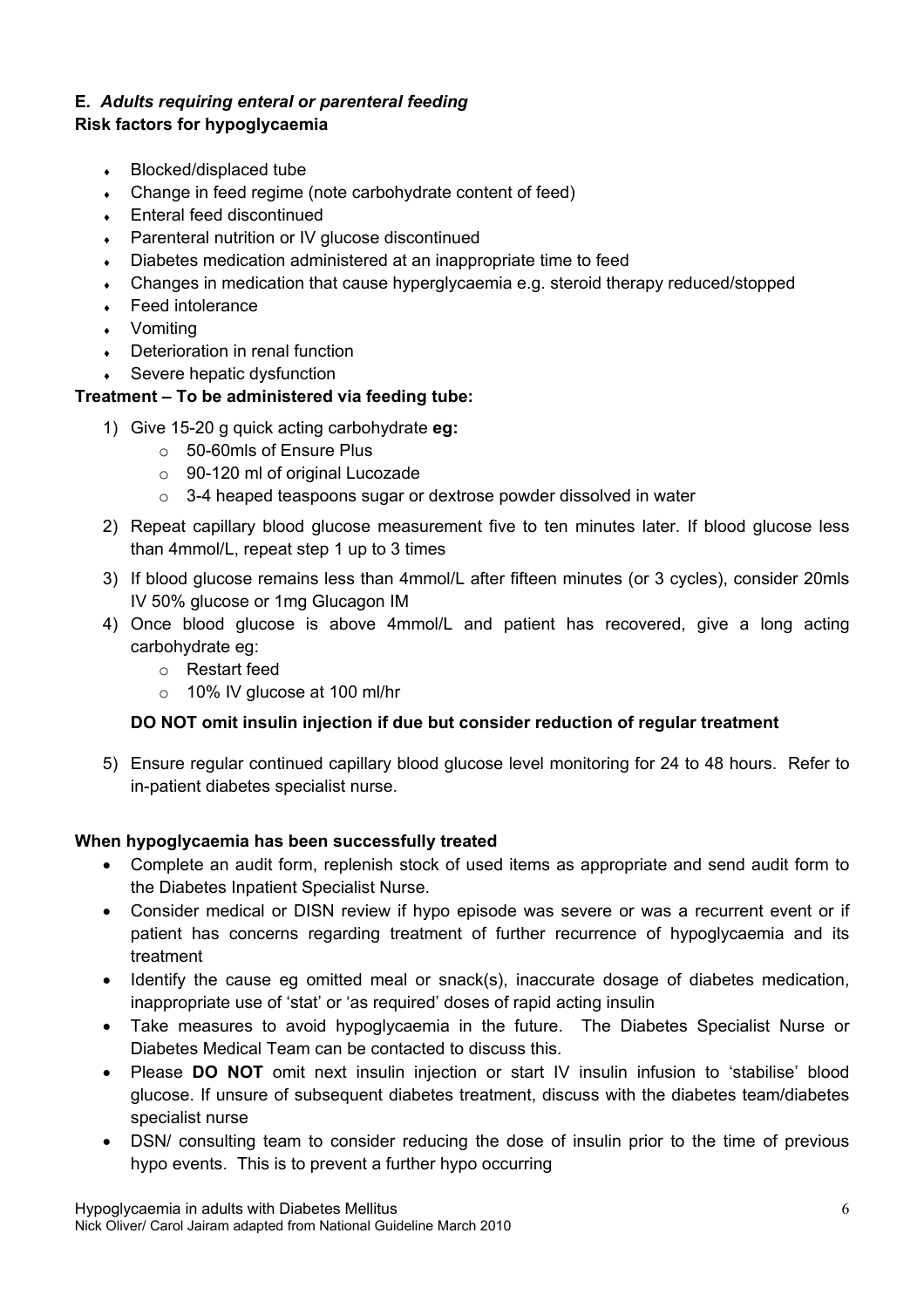Be aware that 12-24 hours later the patient may experience a rebound hyperglycaemic episode. This is a one off phenomena. DO NOT TREAT WITH 'STAT' DOSES OF SHORT ACTING INSULIN or start IV insulin infusion to 'stabilise' blood glucose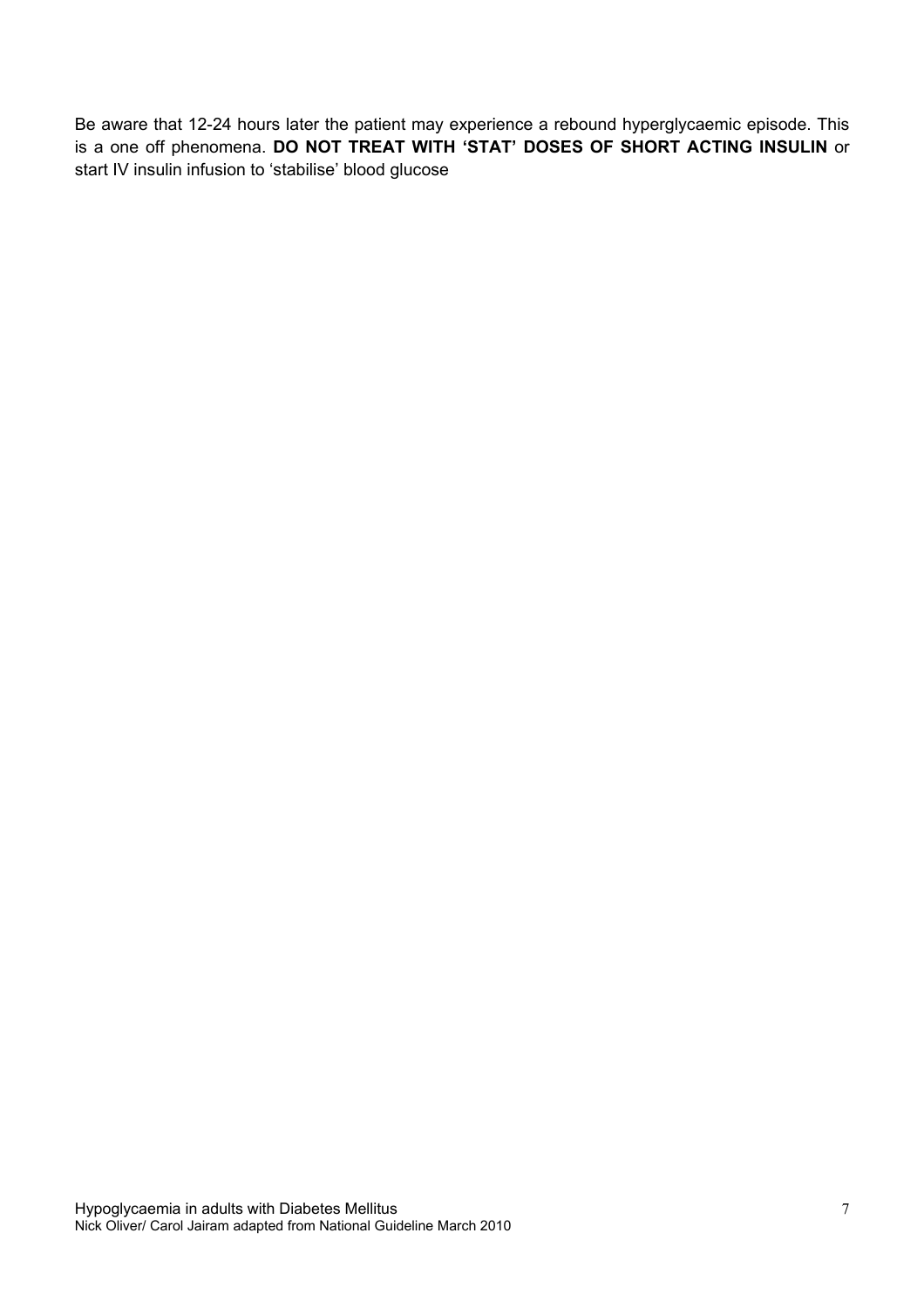#### Imperial College NHS Trust: Items required for treatment of hypoglycaemia

- Copy of hypoglycaemia algorithm
- 1 x packet of dextrose tablets
- 3x 23g tubes (1 box) of Glucogel (formerly known as Hypostop)
- $\cdot$  1x glucose 50% vial (50ml)
- 1x green venflon 18G
- 1x grey venflon 16G
- 1x 10ml sterile syringe
- 3 x 10ml saline flush
- 1x green sterile needle 21G
- $\cdot$  Alcohol wipes
- 1x IV dressing (venflon cover)
- 1x dressing pack for cannulation
- 1 x glucose 10% infusion 500ml
- Audit form
- Instructions on where to send audit form and replenish supplies
- $\cdot$  2 x glucagon injecton to be kept in the nearest drug fridge

Hypoglycaemia treatment stock should be checked on a daily basis to ensure that it is complete and in date. It is the responsibility of the member of staff who uses any contents to replenish them after use.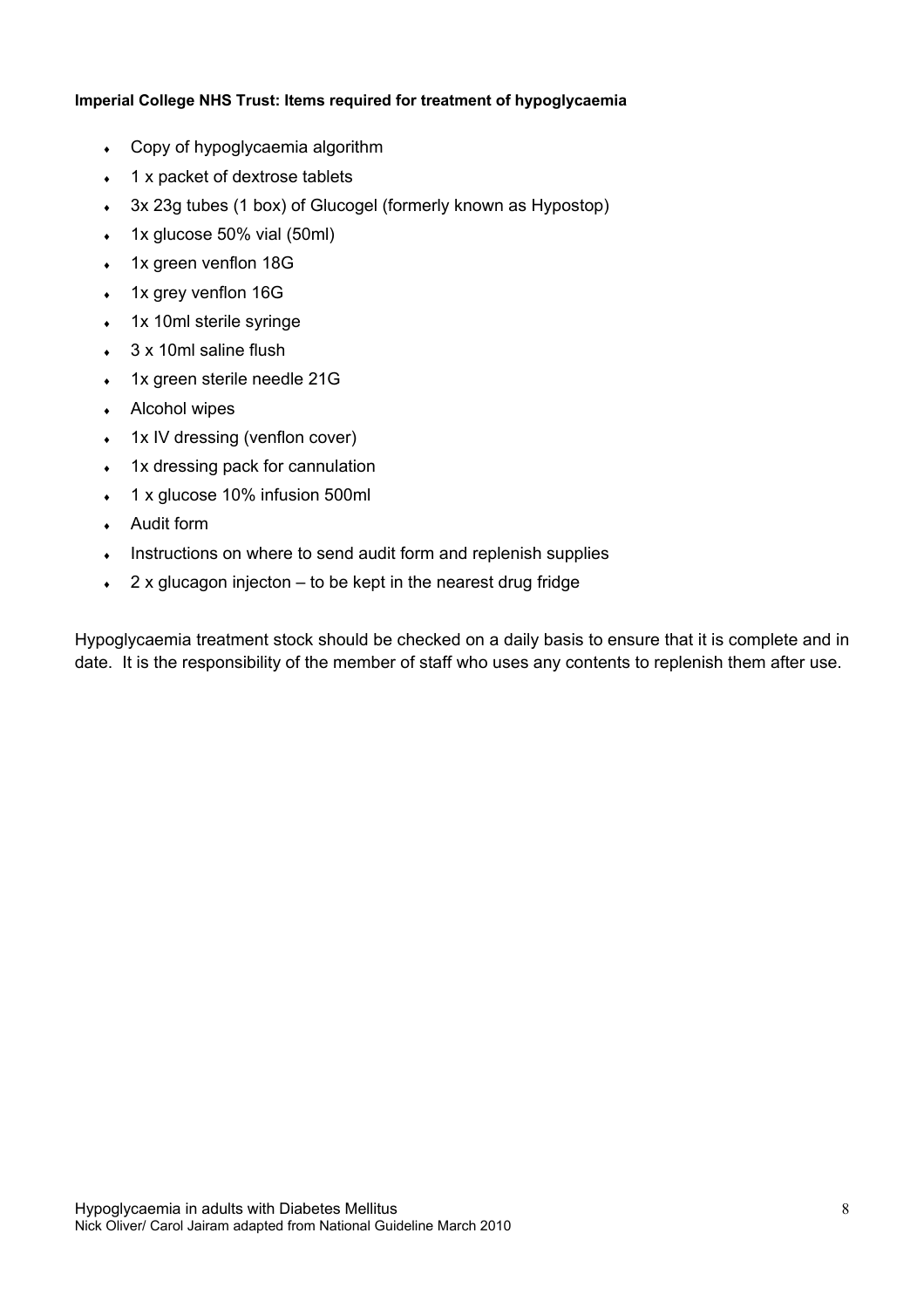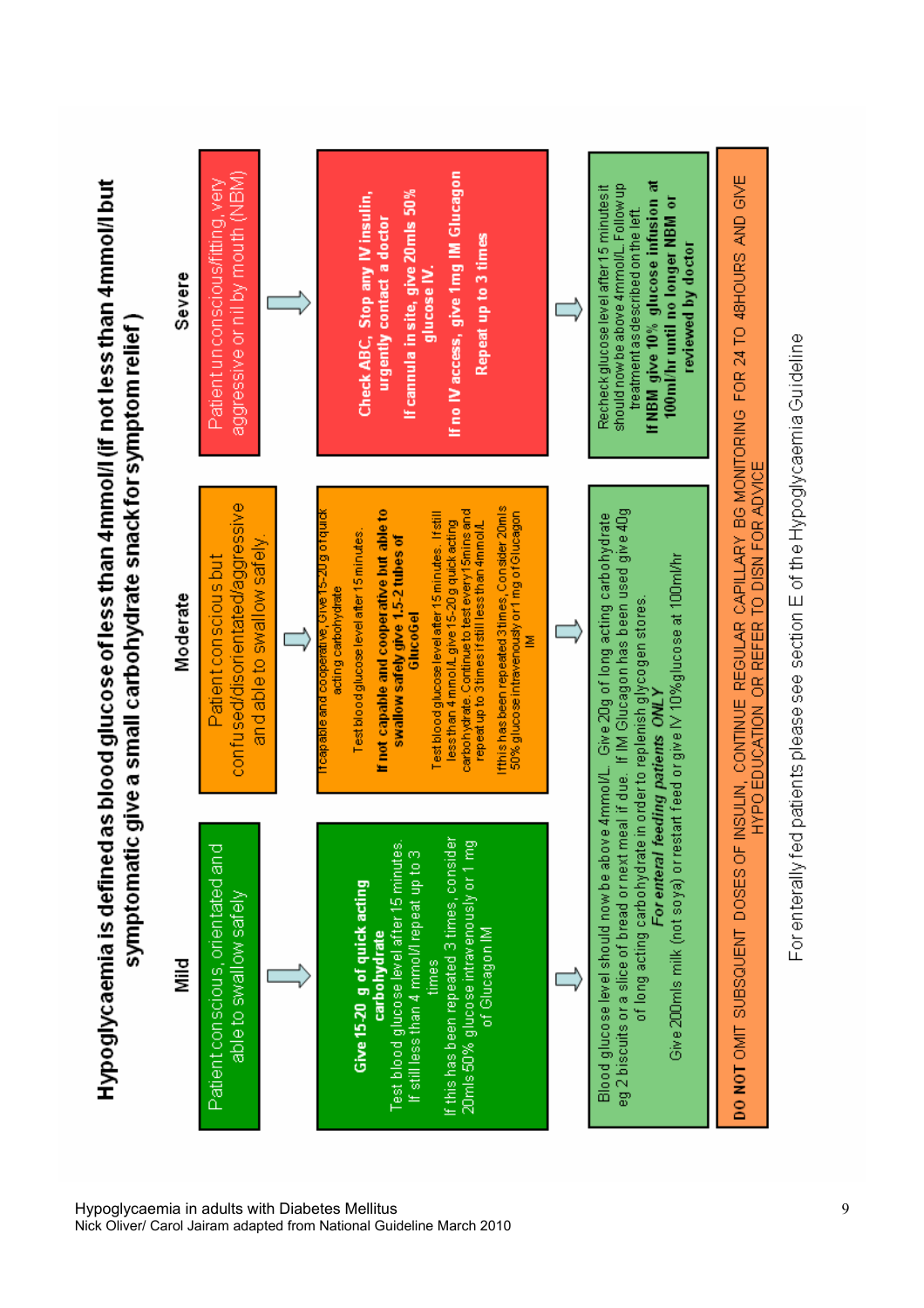#### Hypoglycaemia Audit Form

(To be completed by a Healthcare Professional after each hypoglycaemic episode)

| <b>Patient Details/Sticker:</b>                                                                                                                                       | <b>Healthcare Professional Details:</b>                                                          |
|-----------------------------------------------------------------------------------------------------------------------------------------------------------------------|--------------------------------------------------------------------------------------------------|
|                                                                                                                                                                       |                                                                                                  |
|                                                                                                                                                                       |                                                                                                  |
|                                                                                                                                                                       |                                                                                                  |
|                                                                                                                                                                       |                                                                                                  |
|                                                                                                                                                                       |                                                                                                  |
|                                                                                                                                                                       |                                                                                                  |
| Date of Event: ____ / ___ / ____                                                                                                                                      | Time of Event: _______: ______ hrs (24 hr clock)                                                 |
| Hypoglycaemic episode type please insert letter from key below:                                                                                                       |                                                                                                  |
| key:                                                                                                                                                                  |                                                                                                  |
| A. Patient was conscious, orientated and able to swallow                                                                                                              | B. Patient was conscious but confused, disorientated, aggressive or unsteady gait but is able to |
| swallow                                                                                                                                                               |                                                                                                  |
| C. Patient was unconscious and/or fitting and/or very aggressive<br>D. Patients was conscious, orientated but 'Nil by Mouth'<br>E. Patients requiring enteral feeding |                                                                                                  |
| <b>Blood Glucose (BG) at time of event:</b>                                                                                                                           |                                                                                                  |
| <b>BG</b> - 5 minutes after treatment:                                                                                                                                |                                                                                                  |
| <b>BG</b> - 10 minutes after treatment:                                                                                                                               |                                                                                                  |
| Was Hypoglycaemia Treatment Guideline followed?<br>*If No, please give details:                                                                                       | Yes<br>No <sup>*</sup><br>(Pse tick appropriate box)                                             |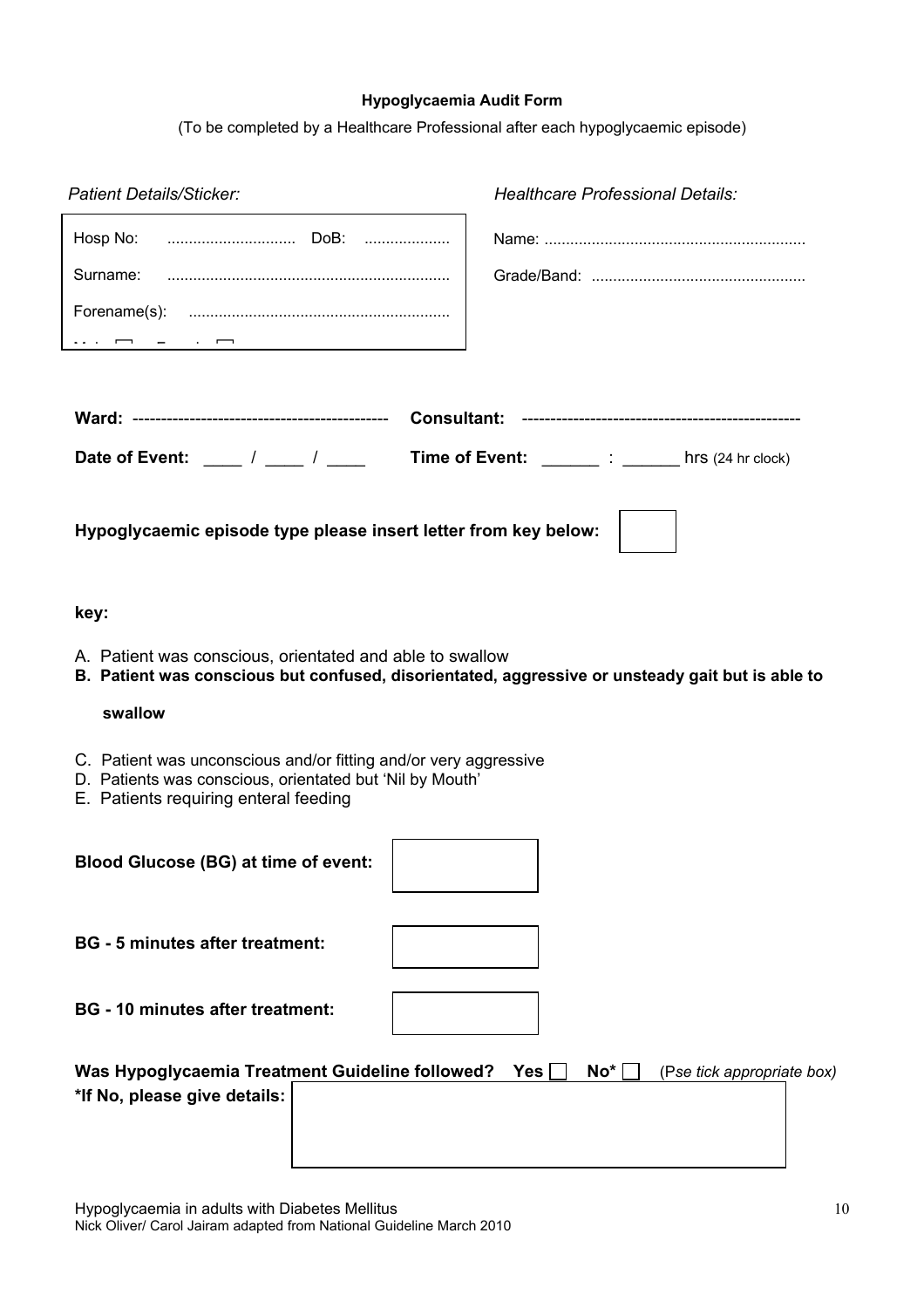# Hypoglycaemia Audit Form (Cont'd)

| Did the patient self-manage? | $\mathsf{No*}$ (Pse tick appropriate box)<br>Yes |
|------------------------------|--------------------------------------------------|
| <b>Patient recovered?</b>    | $Yes \tN$<br>(Pse tick appropriate box)          |
| *If No, please give details: |                                                  |

 What steps were taken to identify the reason for the hypo? Please give details:

| What steps were taken to prevent a recurrence? |  |
|------------------------------------------------|--|
| Please give details:                           |  |

 Please comment on the ease and effectiveness of the Treatment Guideline and make any suggestions re how it could be improved.

Thank you

**Please return completed form to the DSN or diabetes department**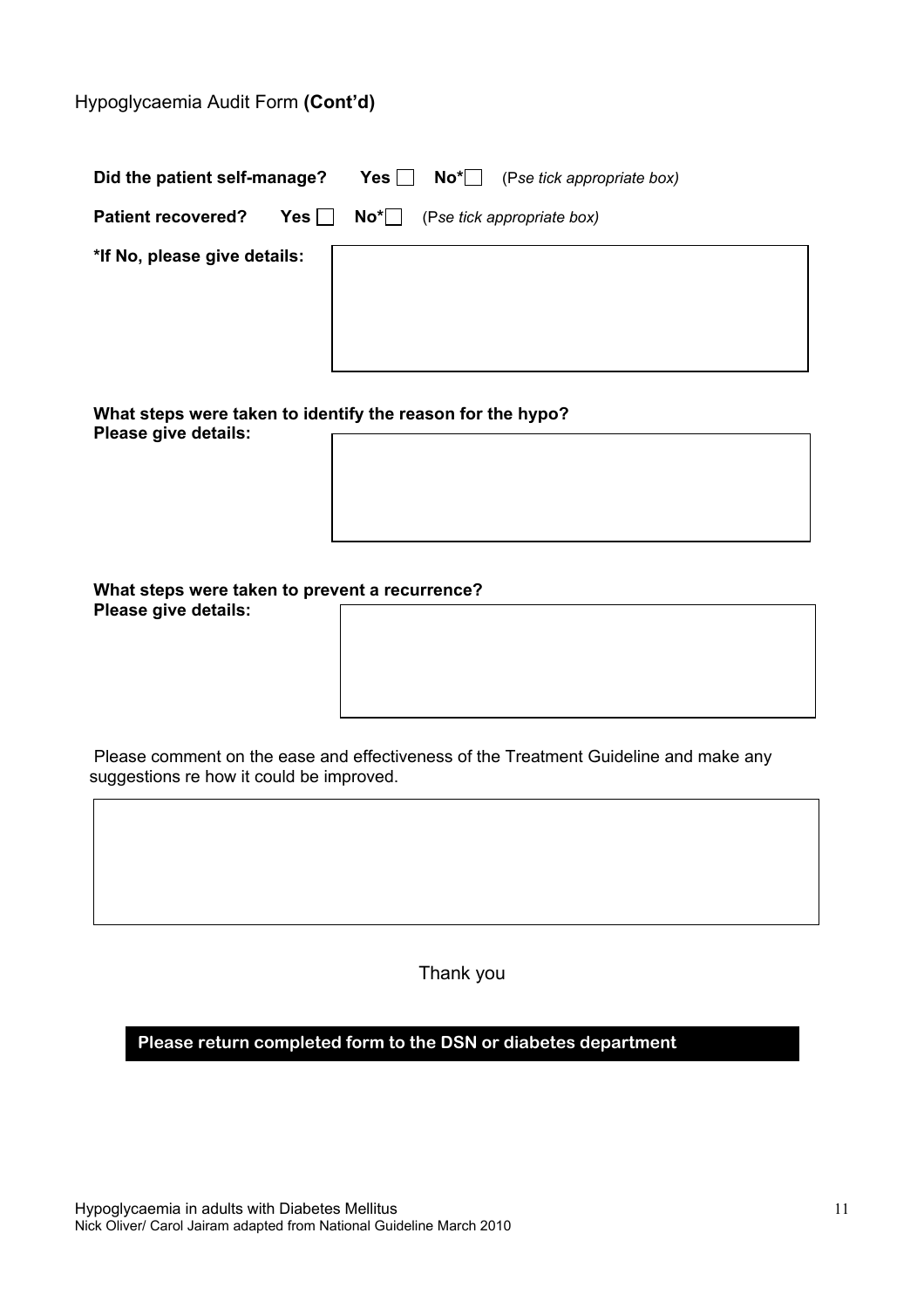#### Admin Info

#### 6) IMPLEMENTATION

| Training required for staff          | <b>Yes</b>                               |
|--------------------------------------|------------------------------------------|
| If yes, who will provide training    | <b>Carol Jairam</b>                      |
| When will training be provided?      | 2010, rolled out to all in-patient areas |
| Date for implementation of guideline |                                          |

# 7) MONITORING / AUDIT

| When will this guideline be audited?                 | 1/1/2011                                       |
|------------------------------------------------------|------------------------------------------------|
| Who will be responsible for auditing this guideline? | Dr. Jonathan Valabhji, Clinical Lead, Diabetes |
| Are there any other specific recommendations for     |                                                |
| audit?                                               |                                                |

#### 8) REVIEW

| When will this guideline be reviewed?                    | <b>June 2013</b>   |
|----------------------------------------------------------|--------------------|
|                                                          |                    |
|                                                          |                    |
|                                                          | <b>Nick Oliver</b> |
|                                                          |                    |
| Please indicate frequency of review:                     | 3 yearly           |
|                                                          |                    |
| As a guide:                                              |                    |
|                                                          |                    |
| Drug related guidance should be reviewed<br>$\bullet$    |                    |
| every 2 years                                            |                    |
|                                                          |                    |
| Therapy related guidance should be reviewed<br>$\bullet$ |                    |
| every 5 years                                            |                    |
|                                                          |                    |
| Clinical treatment guidance should be<br>$\bullet$       |                    |
| reviewed every $3 - 5$ years                             |                    |
|                                                          |                    |
|                                                          |                    |
|                                                          |                    |
| Date of next review                                      | <b>June 2013</b>   |
|                                                          |                    |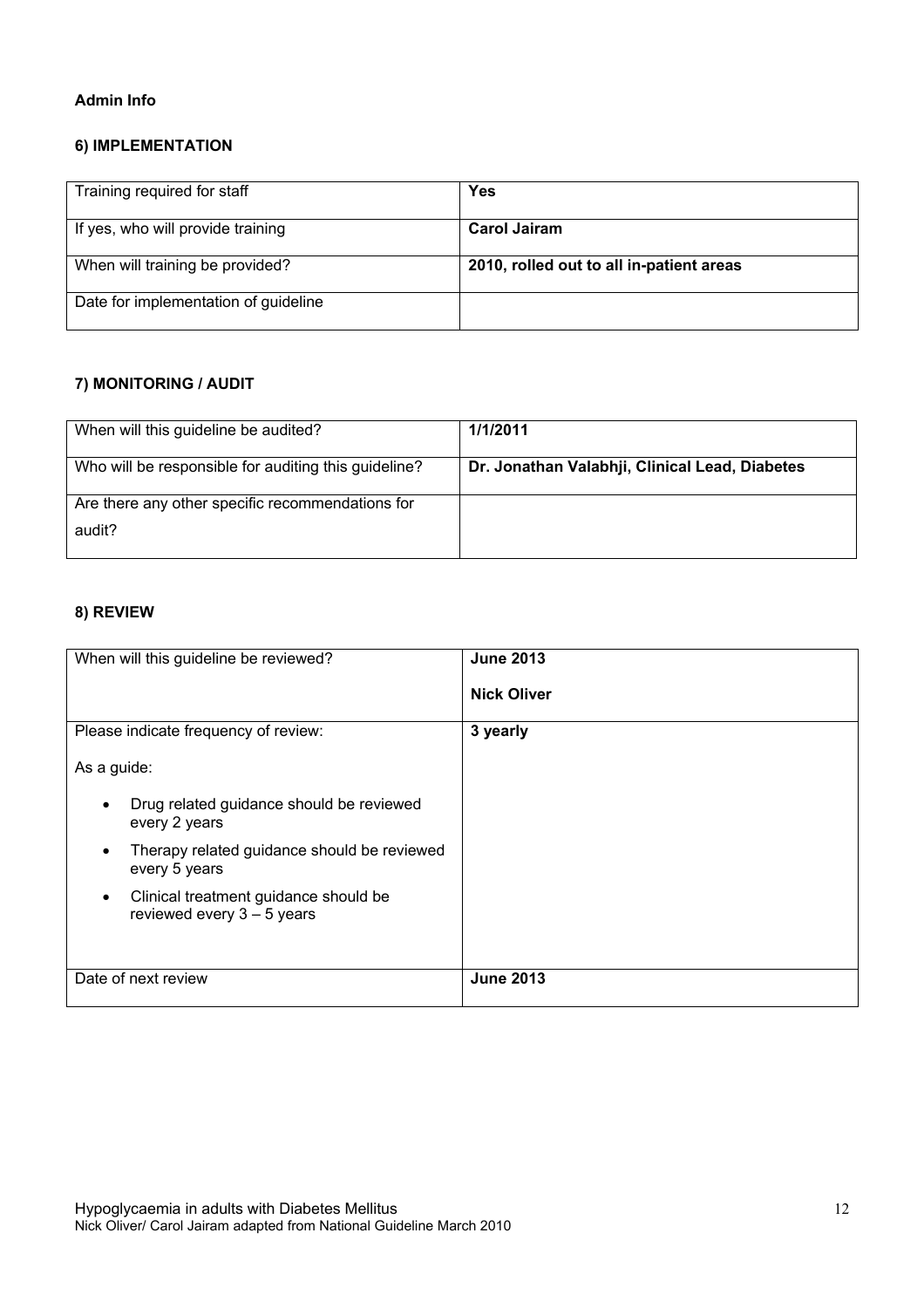#### 10) GUIDELINE DETAIL

| Start Date:                                                                                                                              |                                                                                                                                                                                                                                                                                                                                                                                                                                                                                                            |
|------------------------------------------------------------------------------------------------------------------------------------------|------------------------------------------------------------------------------------------------------------------------------------------------------------------------------------------------------------------------------------------------------------------------------------------------------------------------------------------------------------------------------------------------------------------------------------------------------------------------------------------------------------|
| (date of final<br>approval by CPG)                                                                                                       |                                                                                                                                                                                                                                                                                                                                                                                                                                                                                                            |
| Dates approved by:                                                                                                                       | Divisional Guidelines Group (if applicable)                                                                                                                                                                                                                                                                                                                                                                                                                                                                |
|                                                                                                                                          | <b>CPG1 Guidelines Committee</b>                                                                                                                                                                                                                                                                                                                                                                                                                                                                           |
| Have all relevant<br>stakeholders (Trust<br>sites, CPGs and<br>departments) been<br>included in the<br>development of this<br>guideline? | Imperial College Healthcare NHS Trust Diabetes Team<br><b>Professor D Johnston</b><br><b>Dr A Dornhorst</b><br>Dr J Valabhji<br>Dr E Hatfield<br><b>Dr N Martin</b><br>Dr T Tan<br>Dr D Gable<br>Dr M Yee<br>Dr N Oliver<br><b>Sarah Allen</b><br><b>Carol Jairam</b><br><b>Mary Joyce</b><br><b>Barbara Muzenda</b><br><b>Clare Poulter</b><br><b>Jo Reed</b><br><b>Carmel Ryan</b><br><b>Anna Sackey</b><br><b>Inez Walkes</b><br><b>Sarah Menezes</b><br>Nicola Bandaranayake<br><b>Louisa Fearnley</b> |
| Who will you be<br>notifying of the<br>existence of this<br>guidance?                                                                    | Please give names/depts                                                                                                                                                                                                                                                                                                                                                                                                                                                                                    |
| Related documents:                                                                                                                       | If applicable                                                                                                                                                                                                                                                                                                                                                                                                                                                                                              |
| Author/further<br>information:                                                                                                           | Nick Oliver / Carol Jairam<br>Diabetes Dept<br>CPG1 - Medicine<br>St. Mary's Hospital<br>0203 312 1073                                                                                                                                                                                                                                                                                                                                                                                                     |
| Document review<br>history:                                                                                                              | If applicable - version number; dates of previous reviews                                                                                                                                                                                                                                                                                                                                                                                                                                                  |
| Next review due                                                                                                                          |                                                                                                                                                                                                                                                                                                                                                                                                                                                                                                            |
| THIS GUIDELINE<br><b>REPLACES:</b>                                                                                                       | Diabetes - Hypoglycaemia Management SMH<br>Diabetes - Hypoglycaemia algorithm HH/CXH                                                                                                                                                                                                                                                                                                                                                                                                                       |

# 11) INTRANET HOUSEKEEPING

| Key words                      | Diabetes, hypoglycaemia, glucose |
|--------------------------------|----------------------------------|
| Which CPG does this belong to? | <b>Medicine</b>                  |

Hypoglycaemia in adults with Diabetes Mellitus Nick Oliver/ Carol Jairam adapted from National Guideline March 2010